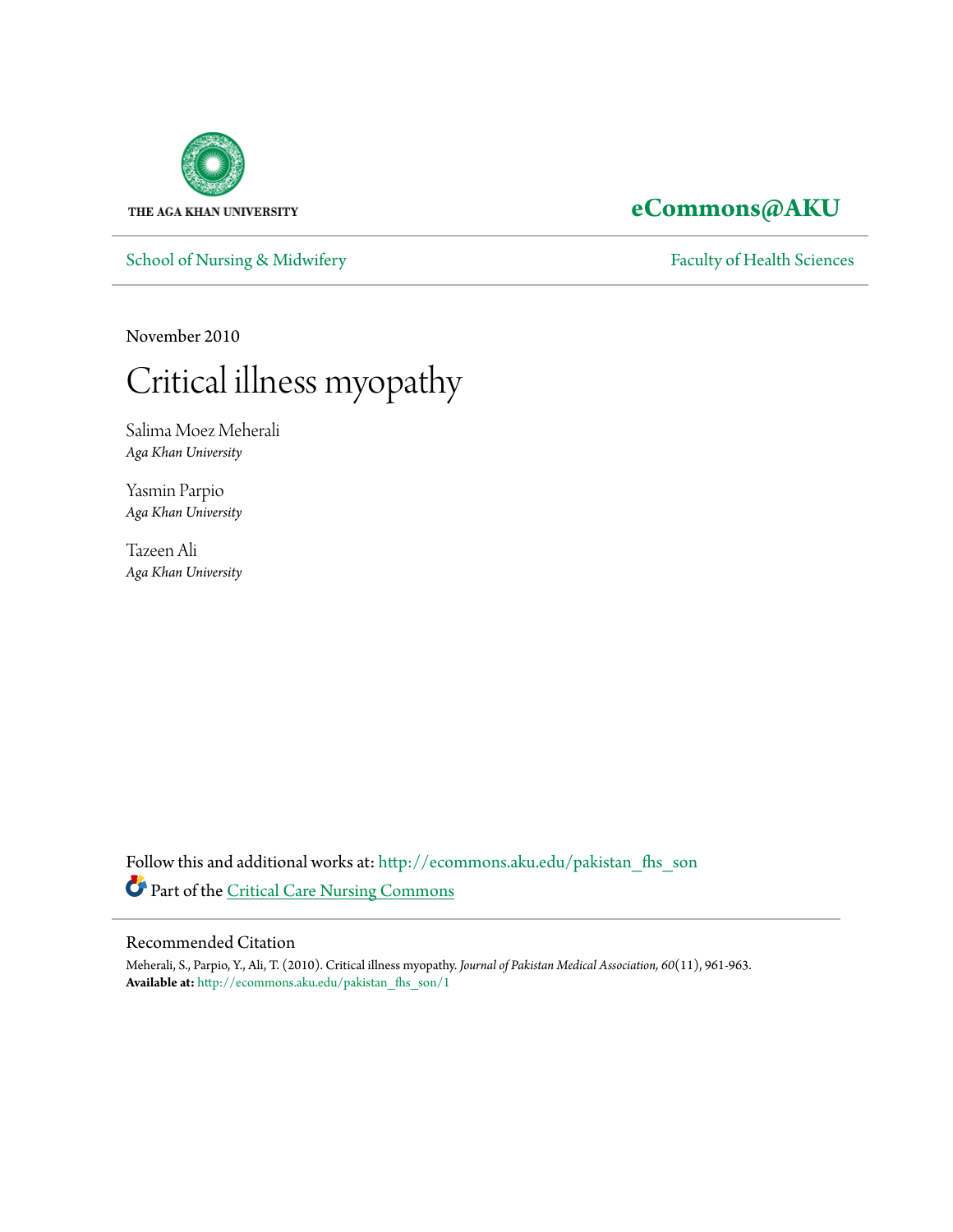# **Case Report**

# **Critical illness myopathy**

Salima Moez Meherali, Yasmin Parpio, Tazeen Saeed Ali School of Nursing, Department of Community Health Sciences, The Aga Khan University, Karachi.

#### **Abstract**

Critical illness myopathy (CIM) is a syndrome of widespread muscle weakness and neurological dysfunction which can develop in critically ill patients receiving intensive care. CIM are often distinguished largely on the basis of specialized electrophysiologic testing or muscle and nerve biopsy and its causes are unknown, though they are thought to be a possible neurological manifestation of systemic inflammatory response syndrome usually developing in

patients after a brief period of stay in the Intensive Care Unit (ICU). This case report aims to analyze the Clinical feature, diagnosis and treatment of CIM of 60 years old male case with Chronic Obstructive Lung disease (COPD) admitted to the intensive care. Health professionals working at critical care unit should be aware that any ICU patient may develop CIM.

## **Introduction**

Until recently, in most of the critical care units, survival to hospital discharge was the primary outcome.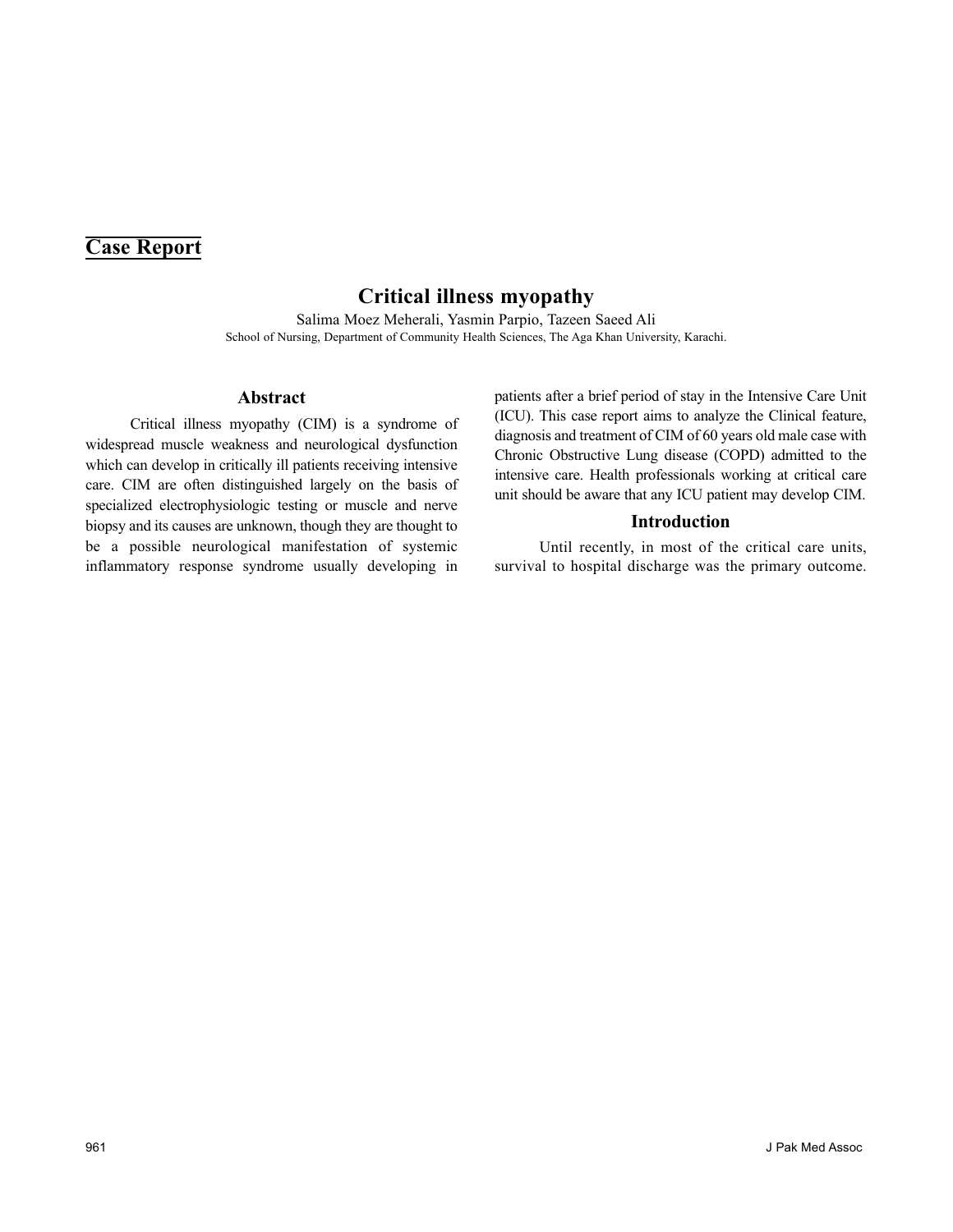However, the body of knowledge is now being developed to focus more on health-related quality of life. It is widely recognized that patients admitted to the intensive care unit often develop subsequent difficulties with neuromuscular function, $<sup>1</sup>$  whereby Critical illness Myopathy (CIM) is the</sup> most common one. In CIM, myopathies developed to critical patients even after a brief period of stay in the intensive care unit.<sup>1</sup> It occurs in  $25-63%$  of patients who have been mechanically ventilated for  $\geq$  one week. Recent studies have revealed that myopathies are in fact more prevalent than neuropathies and early recognition and interventions would have better patient outcome.<sup>2</sup>

## **Case Report**

A 60 year old male with past history of COPD presented in Emergency Department (ED) with tachypnoea, cynosia, hypoxaemia, hypercapnia and acidesia. The physicians in the ED diagnosed status asthmaticus. Patient was intubated, and started on intravenous methylprednisolone, intravenous theophylline, and aerosol bronchodilators. A chest radiograph showed a right perihilar infiltrate suggestive of pneumonia. The patient was admitted to ICU. He received multiple antibiotics along with lorazepam and midazolam intravenously for sedation and was kept on sliding scale of insulin. No neuromuscular blocking agents were used during the hospital course.

The hospital course was complicated by the development of ARDS and later tension pneumothorax requiring a chest tube. During this time period, the patient's mental status changed indicating mutlple conditions like: hypoxia, hypercapnia, and sedating drugs and hence, his length of stay in ICU increased. Later, patient's mental status gradually improved, ARDS got resolved and gradually lung compliance improved. After spending a month in ICU, he was extubated. At that time, it was noted that patient has marked muscle wasting and diffuse weakness of his extremities more distally than proximally. His muscle strength was graded 2 to 3 on a scale of 5 proximally and 0 to 2 distally. His sensory systems and reflexes were normal. The muscles of the neck and respiratory system were not weak, and there were no other significant findings on neurological assessment.

## **Discussion**

This case was subjected to a number of differential diagnoses. The most likely diagnoses at that time was Electrolyte disturbance (e.g. hypokalaemia, hypercalcaemia, hypermagnesaemia, hypophosphataemia) and other metabolic derangements. Guillain-Barré syndrome was unlikely, even though the patient had symmetric weakness, his reflexes were normal and he did not have sensory disturbances, autonomic dysfunction, or involvement of the

extraocular or facial muscles. Stroke typically presents as an acute focal neurologic deficit with an upper motor neuron pattern of weakness. This patient had generalized weakness of the lower motor neuron type without significant cerebral or brain stem dysfunction. Hopkins syndrome, sometimes called acute post-asthmatic amyotrophy, is an acute attack of muscle weakness that arises in a small number of patients with asthma, not necessarily occurring in ventilated patient.<sup>2</sup>

Critical illness myopathy (CIM) can present with acute-onset weakness in the critical care setting and has been reported in patients with COPD, status asthamaticus, ARDS and sepsis who have received steroids in high doses and nondepolarizing neuromuscular blocking agents.<sup>3</sup>

To confirm the diagnosis of CIM and differentiate it from other illnesses, electromyogram (EMG) and nerve conduction (NC) were done which showed reduction of amplitude and duration of muscle compound action potentials and  $\pm$  decreased amplitude of sensory nerve action potentials which is common in both CIM and critical illness polyneuropathy (CIP).<sup>4</sup>

It is not easy to classify as strictly CIP or CIM. Therefore, differentiating between both disorders, the needle EMG was done which shows fibrillation potentials and positive sharp waves of low amplitude, particularly in distal muscles. Creatine phosphokinase (CPK) levels were relatively normal (170units/L), consistent with a myopathy Finally, muscle biopsy was done which demonstrated myopathy as there was myosin loss. The physical examination also revealed that muscle weakness and wasting was more prominent in the proximal than the distal extremities. Initially, reflexes were present but disappeared during the course of the diseases. The presentation of this patient was consistent with critical illness myopathy.

This case illustrates a common problem in critical care setting that is usually unrecognized. The term critical illness myopathy describes a group of myopathies, which commonly occur in critically ill patients.2,5 The risk factors of CIM are sepsis and systemic inflammatory response syndrome (SIRS) which disturbs the microcirculation throughout the body.<sup>3</sup> The release of inflammatory mediators during sepsis allows the passage of toxic substances (e.g.neuromuscular-blocking agents, and corticosteroids.<sup>3</sup> Multi-organ dysfunction syndrome is also identified as a significant risk factor of CIM,6,7 but its mechanism remains unknown.<sup>6</sup> The use of neuromuscularblocking agents such as vecuronium has been associated with CIM development.<sup>2</sup> Furthermore the use of Aminoglycosides have been cited as a risk factor,<sup>1,2</sup> but not been shown as an independent risk factor,<sup>2</sup> but may adversely affect "axons" in the hyper permeable state along with sepsis.<sup>2</sup>